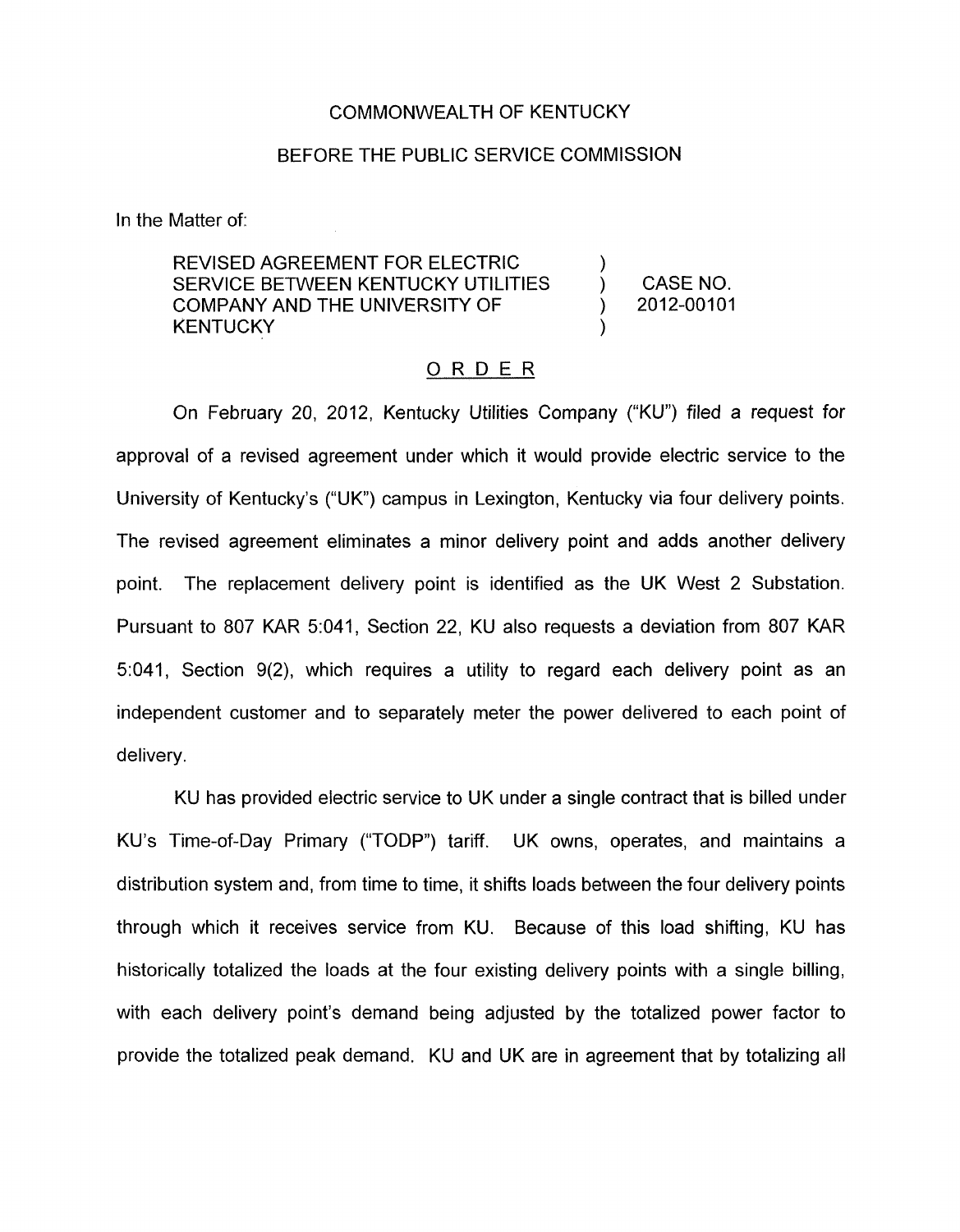the deliveries and billing the individual contribution each delivery makes to the totalized peak on its own contract, the double billing of any shifted load will be avoided.

The revised agreement reflects a change requested by UK to eliminate a delivery point to be replaced by another delivery point as a result of growth and changes in UK's load. The proposed revised agreement allows UK's load to continue to be totalized and to be billed under the terms of the TODP tariff. The proposed revised agreement will become effective when KU commences service at the UK West 2 Substation, which is anticipated to occur on April 1, 2012.

Given that UK operates and maintains a private distribution system connecting its delivery points and that it periodically must shift its load between delivery points, the Commission finds it reasonable and appropriate for KU to continue to totalize UK's loads for billing purposes. In order to totalize UK's loads in this manner, KU must bill UK as a single customer although it will supply power to UK through four delivery points. Billing UK as a single customer requires a deviation from the provision of 807 KAR 5:041, Section (9)(2). The Commission finds the deviation reasonable under the facts presented and that it should be approved.

IT IS THEREFORE ORDERED that:

1. KU's proposed revised electric service agreement with UK is approved effective upon KU's commencement of service to UK via the new UK West 2 Substation.

2. KU is granted a deviation from 807 KAR 5:041, Section (9)(2) for billings to UK under the agreement approved herein.

-2- Case No. 2012-00101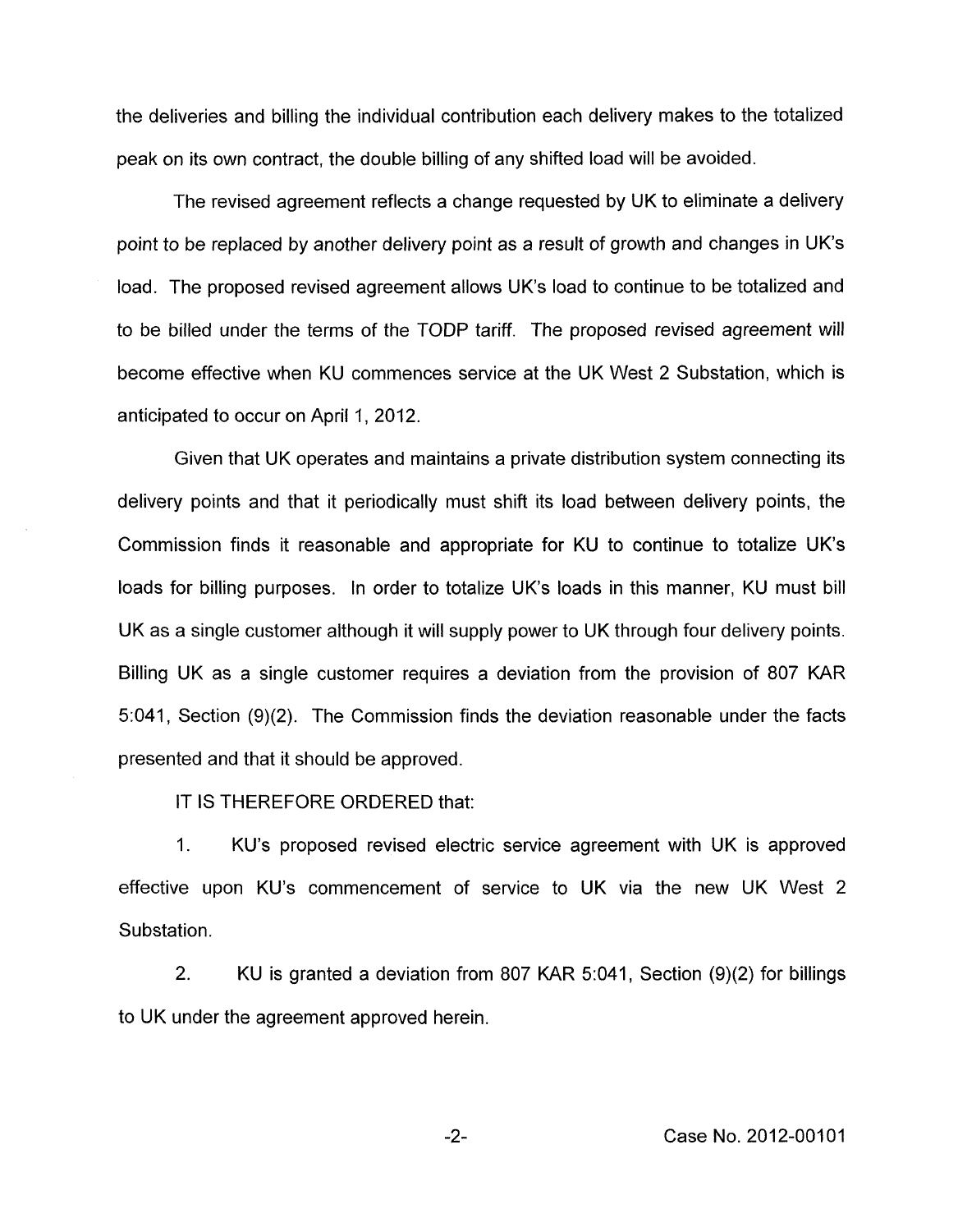By the Commission



ATTEST:

to Derouen Executive Dire .<br>.

Case No. 2012-00101